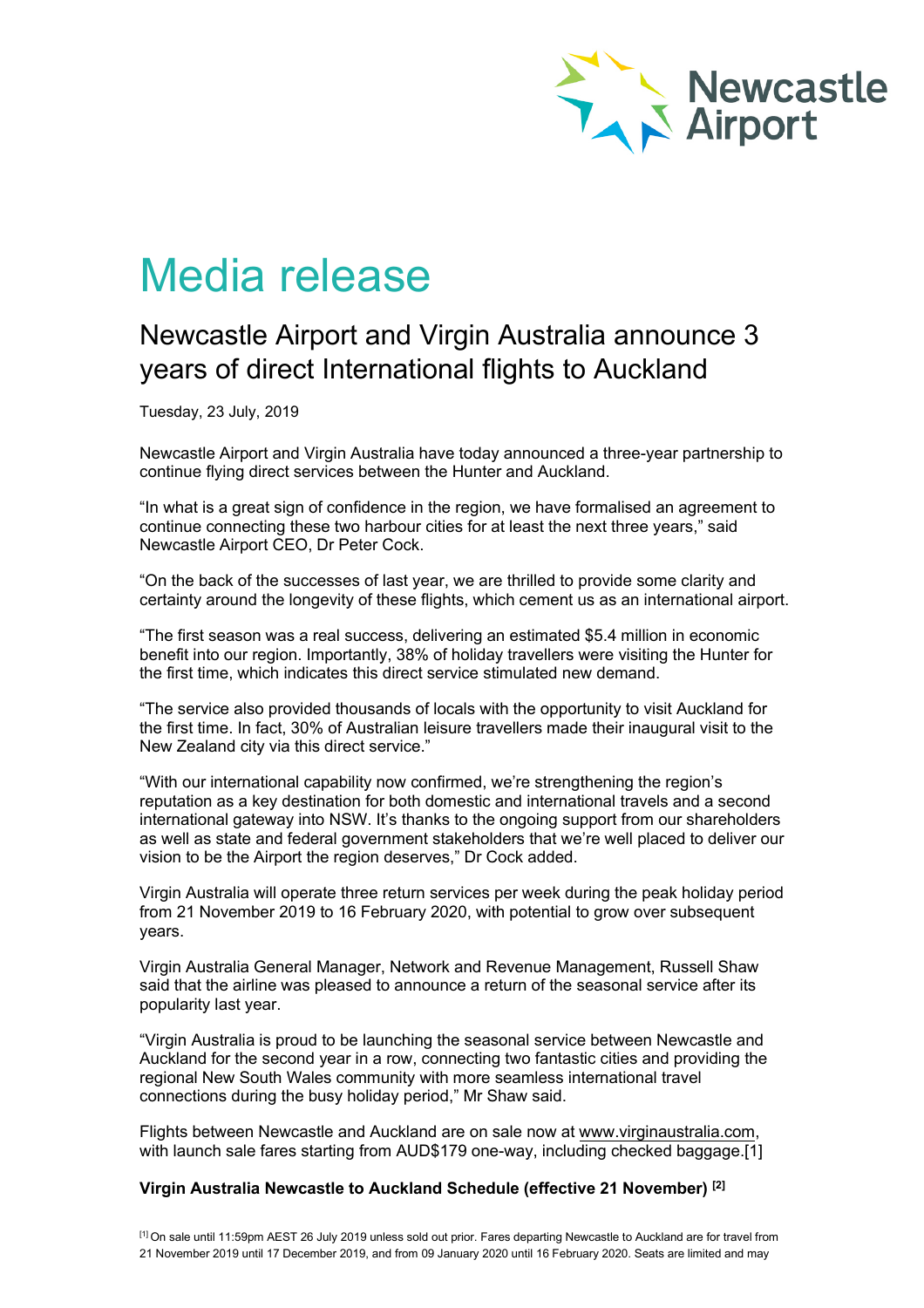

not be available at peak times or on all flights. Price is based on a one way Getaway fare booked on the internet. Price may vary until ticketed. A checked baggage allowance is included in your fare. Add \$40 for bookings made on the phone or at the airport. Return fare may vary with the addition of local taxes and charges or due to currency fluctuations. All payments made by debit/credit card are subject to a payment surcharge. Changes and cancellations incur a fee and any applicable fare difference. See Virgin Australia's international Fees page for details. Name changes are not permitted. Refunds are not permitted under your fare rules but you may be entitled to a refund under the Australian Consumer Law in certain circumstances. Check your fare rules for more information. Some flights may be operated by a partner airline. Different baggage allowances and conditions may apply to these flights. Full terms and conditions at [www.virginaustralia.com.](http://icm-tracking.meltwater.com/link.php?DynEngagement=true&H=qJ9juQrYQnz1cqUgIm8psgUQ75z%2Bv%2FUt%2BmzLgDhho6nnEEJMrQdYl0KWxrNEzIk3n8iiZTJ1gCBf7Q3XjRL5QXev31hbEPjLhDuc44X%2FBNYtIjlBL6XINsGLxxHKQA8O0reLMcKN3nQ%3D&G=0&R=www.virginaustralia.com.&I=20190723015818.0000057ab758%40mail6-42-usnbn1&X=MHwxMDQ2NzU4OjVkMzY0NjhmODE2NmRhY2YxZmU5OGFhYzs%3D&S=TX1Kb1kFQ71JXaOD9T4iAsd7BvW4BoFSCoD0Ch1mAko)

[2] Flights are subject to regulatory approvals.

| Route                | Flight NumberDep/Arr M T W T F S S |           |   |   |  |  |
|----------------------|------------------------------------|-----------|---|---|--|--|
| <b>AKL-NTL VA198</b> |                                    | 1710/1845 | ⊁ | ⊁ |  |  |
| <b>NTL-AKL VA199</b> |                                    | 1930/0025 | ≻ |   |  |  |

Notes for the Editor:

Newcastle Airport [https://www.newcastleairport.com.au/](http://icm-tracking.meltwater.com/link.php?DynEngagement=true&H=qJ9juQrYQnz1cqUgIm8psgUQ75z%2Bv%2FUt%2BmzLgDhho6nnEEJMrQdYl0KWxrNEzIk3n8iiZTJ1gCBf7Q3XjRL5QXev31hbEPjLhDuc44X%2FBNYtIjlBL6XINsGLxxHKQA8O0reLMcKN3nQ%3D&G=0&R=https%3A%2F%2Fwww.newcastleairport.com.au%2F&I=20190723015818.0000057ab758%40mail6-42-usnbn1&X=MHwxMDQ2NzU4OjVkMzY0NjhmODE2NmRhY2YxZmU5OGFhYzs%3D&S=Fg_hI62xIluxH8rVhVbD0MrGB3PI3iC1oZ_k4VrJEeM)

Newcastle Airport Facebook Page: [https://www.facebook.com/ntlairport/](http://icm-tracking.meltwater.com/link.php?DynEngagement=true&H=qJ9juQrYQnz1cqUgIm8psgUQ75z%2Bv%2FUt%2BmzLgDhho6nnEEJMrQdYl0KWxrNEzIk3n8iiZTJ1gCBf7Q3XjRL5QXev31hbEPjLhDuc44X%2FBNYtIjlBL6XINsGLxxHKQA8O0reLMcKN3nQ%3D&G=0&R=https%3A%2F%2Fwww.facebook.com%2Fntlairport%2F&I=20190723015818.0000057ab758%40mail6-42-usnbn1&X=MHwxMDQ2NzU4OjVkMzY0NjhmODE2NmRhY2YxZmU5OGFhYzs%3D&S=hS2TfpLeJzp622KF4CgrZrSdHtJZn-bm4HE79T5C6JE)

Newcastle Airport Twitter Feed: [https://twitter.com/NTLairport](http://icm-tracking.meltwater.com/link.php?DynEngagement=true&H=qJ9juQrYQnz1cqUgIm8psgUQ75z%2Bv%2FUt%2BmzLgDhho6nnEEJMrQdYl0KWxrNEzIk3n8iiZTJ1gCBf7Q3XjRL5QXev31hbEPjLhDuc44X%2FBNYtIjlBL6XINsGLxxHKQA8O0reLMcKN3nQ%3D&G=0&R=https%3A%2F%2Ftwitter.com%2FNTLairport&I=20190723015818.0000057ab758%40mail6-42-usnbn1&X=MHwxMDQ2NzU4OjVkMzY0NjhmODE2NmRhY2YxZmU5OGFhYzs%3D&S=2GY7qGYgGl0lTmFI8x_WshexEAa_3nyMznwDDYa0eUo)

Virgin Australia: [https://www.virginaustralia.com/](http://icm-tracking.meltwater.com/link.php?DynEngagement=true&H=qJ9juQrYQnz1cqUgIm8psgUQ75z%2Bv%2FUt%2BmzLgDhho6nnEEJMrQdYl0KWxrNEzIk3n8iiZTJ1gCBf7Q3XjRL5QXev31hbEPjLhDuc44X%2FBNYtIjlBL6XINsGLxxHKQA8O0reLMcKN3nQ%3D&G=0&R=https%3A%2F%2Fwww.virginaustralia.com%2F&I=20190723015818.0000057ab758%40mail6-42-usnbn1&X=MHwxMDQ2NzU4OjVkMzY0NjhmODE2NmRhY2YxZmU5OGFhYzs%3D&S=KqOXjwypebZFbX933WaJ2Wafxtz0KAZ1ozaStQ2osnw)

Virgin Australia Facebook page: [https://www.facebook.com/virginaustralia](http://icm-tracking.meltwater.com/link.php?DynEngagement=true&H=qJ9juQrYQnz1cqUgIm8psgUQ75z%2Bv%2FUt%2BmzLgDhho6nnEEJMrQdYl0KWxrNEzIk3n8iiZTJ1gCBf7Q3XjRL5QXev31hbEPjLhDuc44X%2FBNYtIjlBL6XINsGLxxHKQA8O0reLMcKN3nQ%3D&G=0&R=https%3A%2F%2Fwww.facebook.com%2Fvirginaustralia&I=20190723015818.0000057ab758%40mail6-42-usnbn1&X=MHwxMDQ2NzU4OjVkMzY0NjhmODE2NmRhY2YxZmU5OGFhYzs%3D&S=OY7yAYIkpfPRcC1VkoftYSWIhPlFCIVk0PGPentAdec)

Virgin Australia Twitter Feed: [https://twitter.com/virginaustralia](http://icm-tracking.meltwater.com/link.php?DynEngagement=true&H=qJ9juQrYQnz1cqUgIm8psgUQ75z%2Bv%2FUt%2BmzLgDhho6nnEEJMrQdYl0KWxrNEzIk3n8iiZTJ1gCBf7Q3XjRL5QXev31hbEPjLhDuc44X%2FBNYtIjlBL6XINsGLxxHKQA8O0reLMcKN3nQ%3D&G=0&R=https%3A%2F%2Ftwitter.com%2Fvirginaustralia&I=20190723015818.0000057ab758%40mail6-42-usnbn1&X=MHwxMDQ2NzU4OjVkMzY0NjhmODE2NmRhY2YxZmU5OGFhYzs%3D&S=u40tRin_bg_oA3TjprvxC8R2LdQcEbD74eJpfeHSXJQ)

### **About Virgin Australia flights servicing Newcastle and Auckland effective as of 21 November 2019:**

- > 13-week seasonal service
- > 3 flights per week: Tuesday, Thursday, Sunday
- > First flight: Thursday 21 November 2019
- > Last flight: Sunday 16 February 2020
- > Flight times: Depart AKL 5.10 pm / Arrive NTL 6.45 pm Depart NTL 7.30 pm / Arrive AKL 12.25 am
- > Flight duration: 3 hours and 35 minutes
- > Aircraft type: Boeing B737-800 (seating 176 passengers)
- > Total number of seats during the season: 13,376